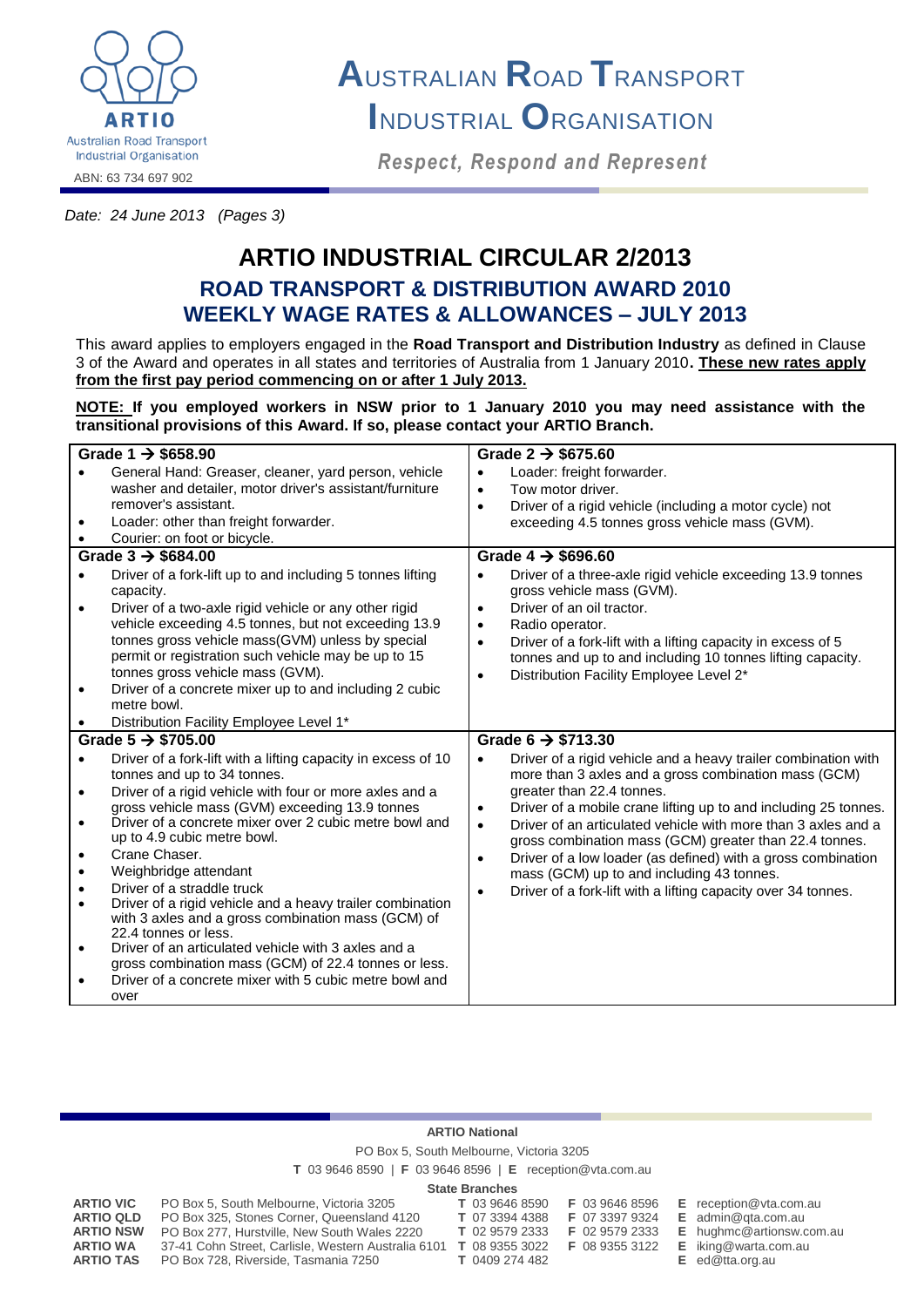

| Grade $7 \rightarrow $723.80$<br>Driver of a double articulated vehicle up to and including<br>53.4 tonnes gross combination mass (GCM) - including<br>B-Doubles.<br>Driver of a low loader (as defined) with a gross<br>combination mass (GCM) exceeding 43 tonnes.<br>When driving a low loader for each additional<br>$\circ$<br>complete tonne over 43 tonnes GCM an extra \$1.23<br>(as part of the weekly rate for all purposes) shall be<br>payable. Provided that no load shall exceed the limit<br>prescribed by or under any State or Territory Act. | Grade $8 \rightarrow $744.70$<br>Driver of a mobile crane with a lifting capacity in excess of<br>25 tonnes and up to 50 tonnes.<br>Driver of a rigid vehicle and trailer(s) or double articulated<br>$\bullet$<br>vehicle exceeding 53.4 tonnes gross combination mass<br>(GCM) including B-Doubles.<br>Driver of multi-axle platform trailing equipment with a<br>carrying capacity up to and including 70 tonnes capacity<br>Distribution Facility Employee Level 3*                                                                                                                                                                                                                                                                                                                                  |  |  |  |  |  |
|----------------------------------------------------------------------------------------------------------------------------------------------------------------------------------------------------------------------------------------------------------------------------------------------------------------------------------------------------------------------------------------------------------------------------------------------------------------------------------------------------------------------------------------------------------------|----------------------------------------------------------------------------------------------------------------------------------------------------------------------------------------------------------------------------------------------------------------------------------------------------------------------------------------------------------------------------------------------------------------------------------------------------------------------------------------------------------------------------------------------------------------------------------------------------------------------------------------------------------------------------------------------------------------------------------------------------------------------------------------------------------|--|--|--|--|--|
| Grade $9 \rightarrow $757.20$<br>Driver of a mobile crane with a lifting capacity in excess of<br>50 tonnes.<br>Driver of a gantry crane.<br>Driver of a rigid vehicle with trailer combinations or<br>٠<br>articulated vehicle with trailer combinations exceeding 94<br>tonnes gross combination mass (GCM)<br>Distribution Facility Employee Level 4*                                                                                                                                                                                                       | Grade 10 $\rightarrow$ \$775.90<br>Driver of multi-axle platform trailing equipment with a carrying<br>capacity in excess of 70 tonnes and up to and including 100<br>tonnes.<br>For each additional 10 tonnes or part thereof in excess of<br>$\circ$<br>100 tonnes an extra \$14.91 (as part of the weekly wage<br>rate for all purposes) up to 150 tonnes shall be payable.<br>For each additional 10 tonnes or part thereof in excess of<br>$\circ$<br>150 tonnes an extra \$14.29 (as part of the weekly wage rate<br>for all purposes) up to 200 tonnes shall be payable.<br>For work performed in excess of 200 tonnes and up to<br>$\circ$<br>300 tonnes, an additional payment of \$13.95 per day. (as<br>part of the weekly wage rate for all purposes) to be added to<br>the 200 tonnes rate. |  |  |  |  |  |

# **Distribution Facility Employee Levels and related skills/duties can be found in Schedule B of the Award.**

### **JUNIORS**

< 19 years 70% Adult Rate

19 years < 20 years 80% Adult Rate

20 years Full Adult Rate

#### **ALLOWANCES**

|                     | Meal Allowance:   | (Per<br>applicable | Meal) | $\overline{\phantom{0}}$ | when    | \$14.34 |
|---------------------|-------------------|--------------------|-------|--------------------------|---------|---------|
|                     | Travel Allowance: | (Per Day)          |       |                          |         | \$30.90 |
| First Aid Allowance |                   | (Per Week)         |       |                          | \$10.94 |         |
|                     | Dangerous Goods   |                    |       |                          |         |         |
|                     | Bulk              | (per day)          |       |                          |         | \$16.21 |
|                     | Packaged          | (per day)          |       |                          |         | \$6.77  |

**Where an employee is required to possess a DG licence any training or medical costs must be reimbursed by the employer.**

## **CASUALS**

A casual employee shall be entitled to a loading of 25% and it is calculated by dividing the weekly rate by 38 and then multiplying that sum by 1.25 to give a casual hourly rate. In addition to **normal overtime rates (time and a half or double time)**, a casual working overtime or outside the spread of hours is only entitled to a 10% loading (not 25%) on the base award rate.